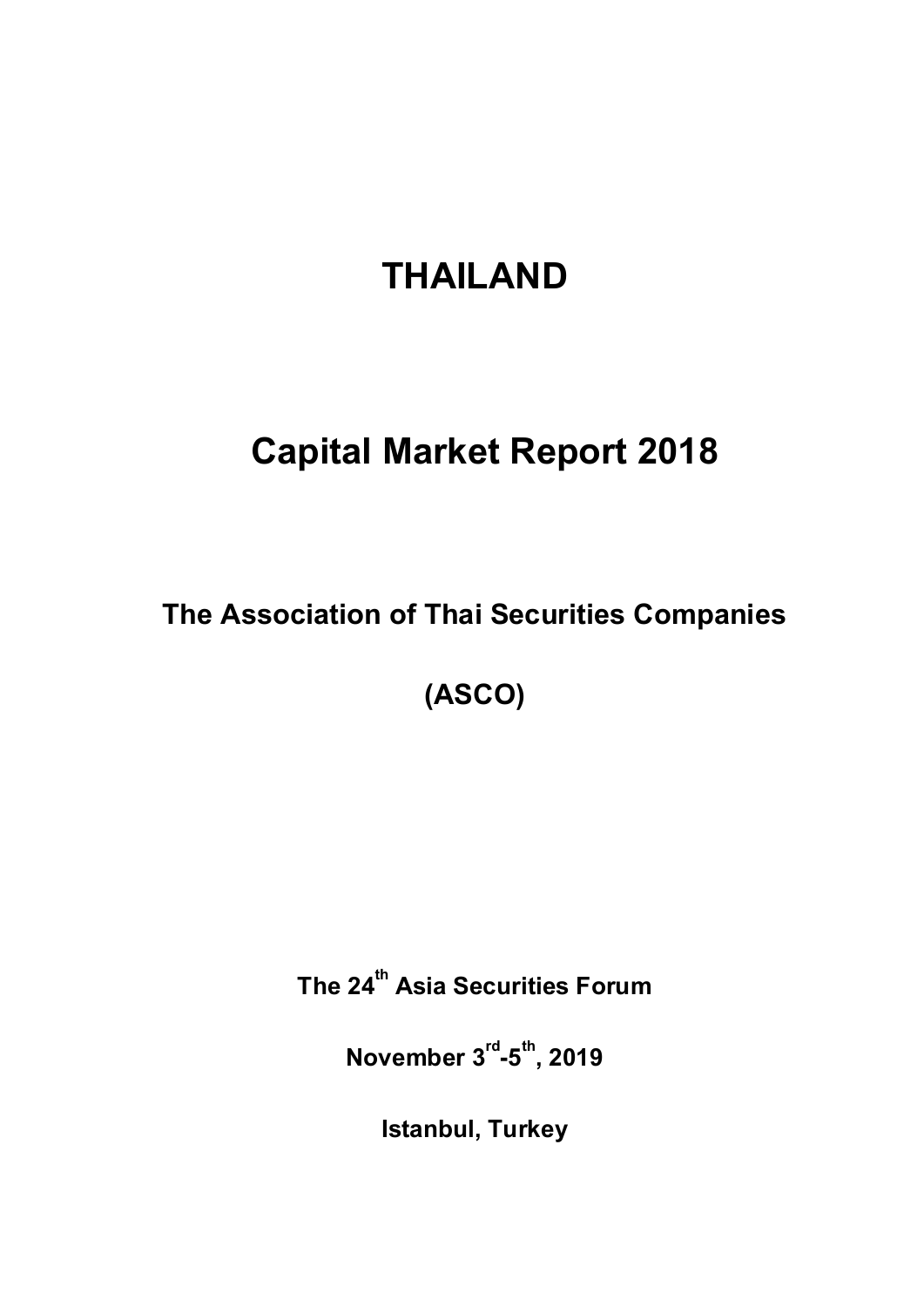

# **Review of the Economy, Capital Market and Securities Business in 2018 and the first6 months of2019**

# **1. Executive Summary**

The Thai economy grew at the fastest pace in 6 years in 2018, with GDP growth reaching 4.1%, up from 4.0% in 2017. The expansion was mainly driven by rising domestic demand as both private consumption and investment had reached a 6-year high, while public consumption and investment also increased from last year. Exports in US dollar term slowed down from the previous year due to the deceleration of export prices. The headline inflation ended with an increase of 1.1% year-over-year, from 0.7% in 2017. In 2018, the yearly average exchange rate was at 32.32 baht per US Dollar. The appreciation was in line with currencies of regional countries with strong economic fundamentals, such as Japan, South Korea, and Malaysia.

According to the National Economic and Social Development Board (NESDB), The Thai economy in 2019 is projected to expand by  $2.7 - 3.2%$  driven mainly by (1) a favorable growth momentum of domestic demand both private consumption expenditure and private investment; (2) a gradual recovery of export conditions in the second half of the year; (3) key government stimulus measures; and (4) a low growth base for the second half of the year.Headline Inflation will lie in the range of 0.7- 1.2% and the average value of Thai Baht in 2019 is expected to be in the range of 30.7 – 31.7 Baht per US dollar.

High global volatility such as trade war tension between the U.S. and China, contractual monetary policy from major central banks and fluctuation in global oil prices, all had pressured the SET Index in 2018 to finish at 1,563.88 points, a 10.8% decrease from the end of 2017. Nonetheless, Thai bourse still recorded the most liquid market in ASEAN since 2012. The combined turnover of the SET and the mai totaled USD437 billion in 2018, rising from 2017 by 14%, owning to a stronger Thai Baht against US Dollar, while total turnover in Thai Baht also rose by 15.6% from 2017. The average daily turnover was at USD1.78 billion in 2018, increasing by 14% from 2017. In 2018, the profit of securities companies in Thailand was USD266 million, a 2% decrease from USD271 million in 2017, due to falling revenues from securities brokerage fees and some fee incomes. On the other hand, total expenses increased in almost every category. As a result, ROE dropped slightly to 8.1% compared to 8.3% in the previous year.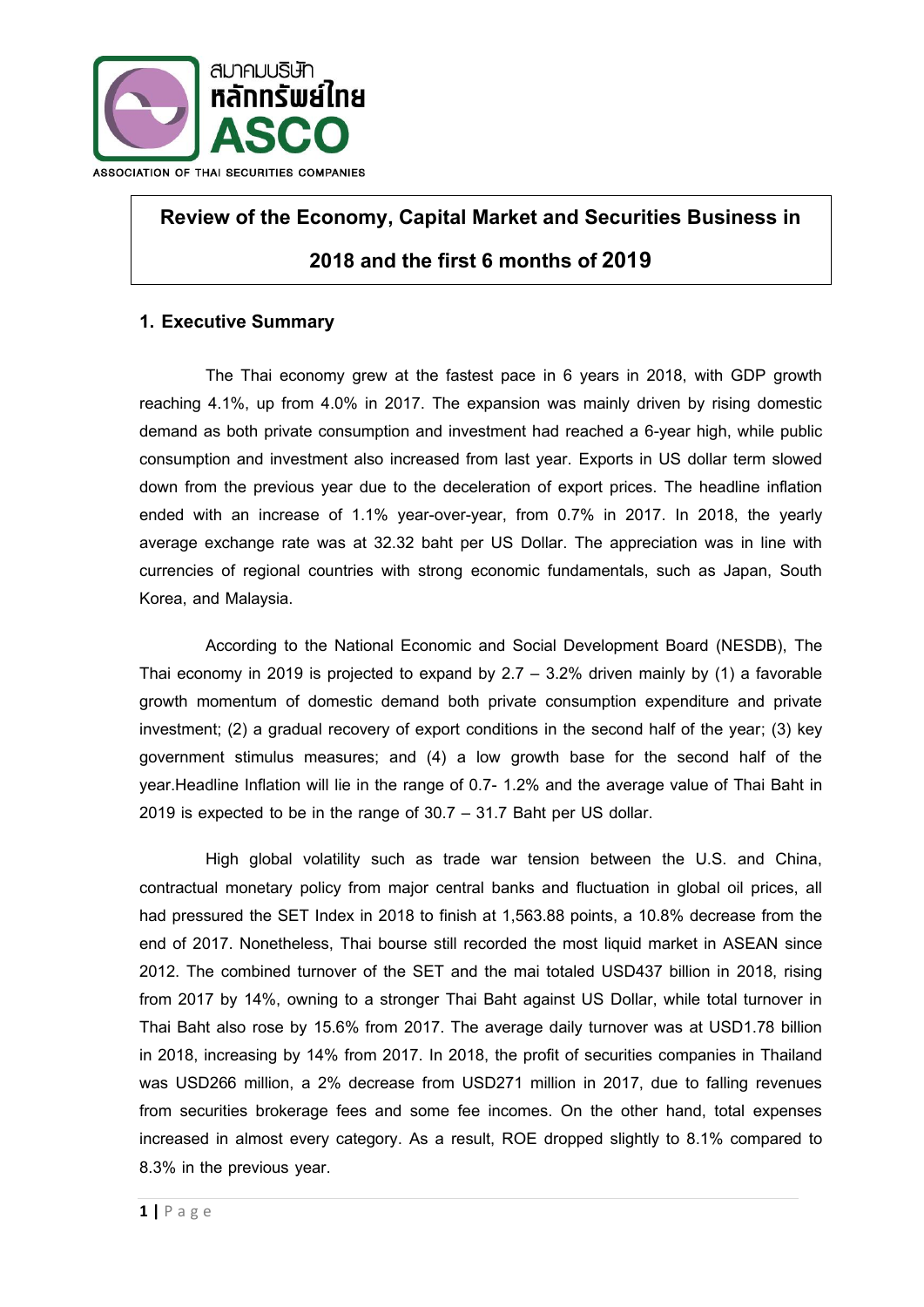

# **2. The Thai Economy**

#### **2.1 Overview of Thai Economy in 2018**

*The Thai economy grew at the fastest pace in 6 years in 2018, with GDP growth reaching 4.1%, up from 4.0% in 2017.* The expansion was mainly driven by rising domestic demand as both private consumption and investment had reached a 6-year high, while public consumption and investment also increased from last year. Private consumption grew, in line with the more broad-based expansion of overall income condition, low inflation and interest rates, and government measures to support low income group. Meanwhile, Private investment continued to rise, boosted by the acceleration of investment in machinery & equipment, together with the continual expansion of investment in construction. This was in accordance with the improvement of business sentiment and the progress of public infrastructure projects. Exports in US dollar term slowed down from the previous year due to the deceleration of export prices.



*In 2018, Trade balance recorded a surplus of USD22.4 billion, lower than a surplus of USD32.6 billion in 2017.* Export decreased in both export price and quantity. Export value of goods rose by 7.5%, fell from a 9.8% growth in 2017. In the meantime, import value of goods rose by 13.7%, compared with a 13.2% growth in the previous year, due to improvement of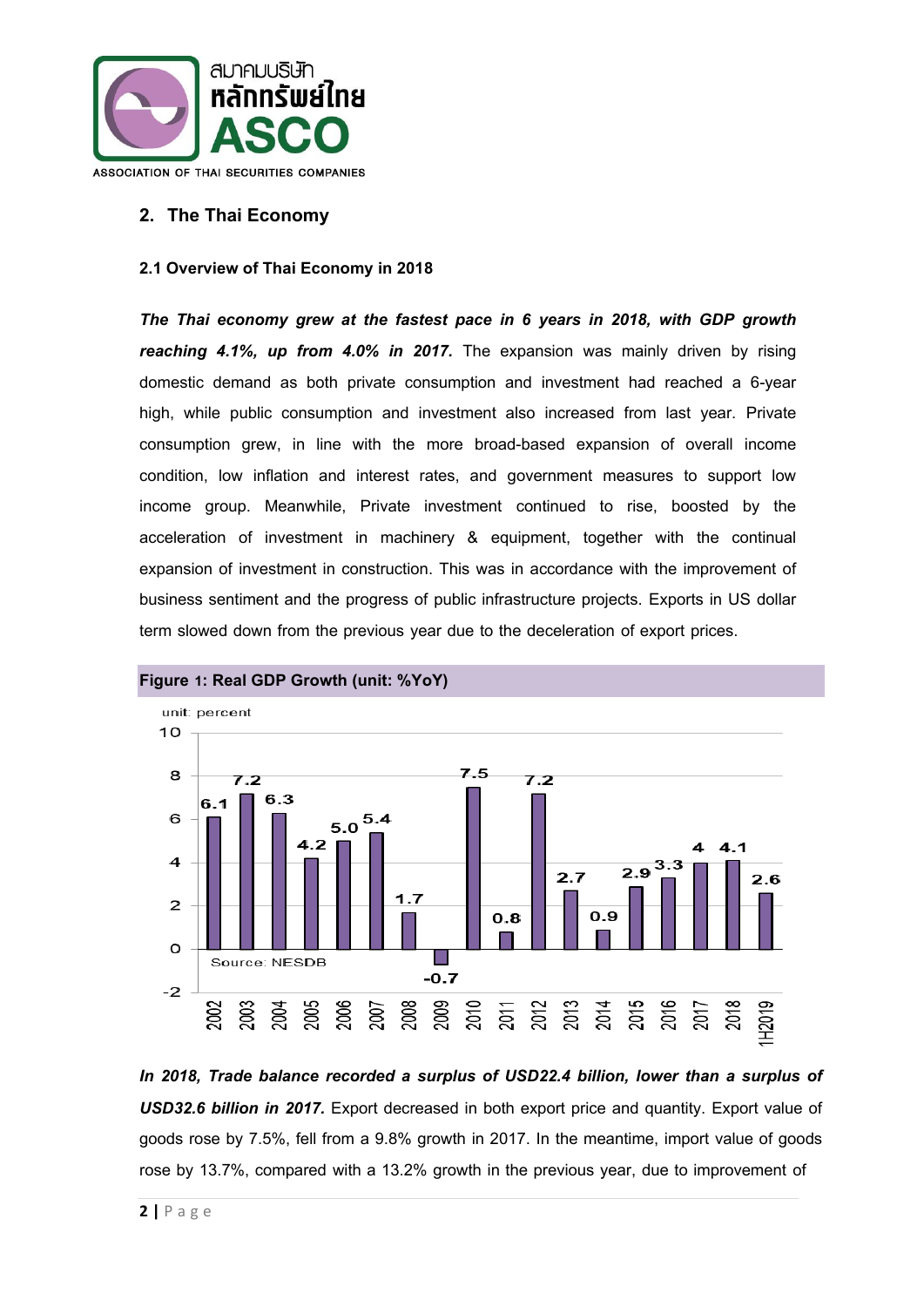

domestic demand, private investment and higher import price, resulting to smaller trade surplus in 2018.

*Current account registered a lower surplus than the same period last year.* For external stability, the current account surplus in 2018 was USD32.4 billion, compared to USD44.1 billion in 2017. As a result of that, proportion of current account to GDP was 6.4% of the GDP (Figure 2), lower than 9.7% of GDP in 2017, as a result of smaller trade surplus.

**Figure 2: Current Account to GDP (unit: percent to GDP)**



**On the stability front, headline inflation rose to a four-year high in 2018.** The headline inflation ended with an increase of 1.1% year-over-year (Figure 3), from 0.7% in 2017, resulting from the increase in energy prices that affected the prices of goods and services related to energy, rising prices of certain key farm products and processed food, and higher domestic demand.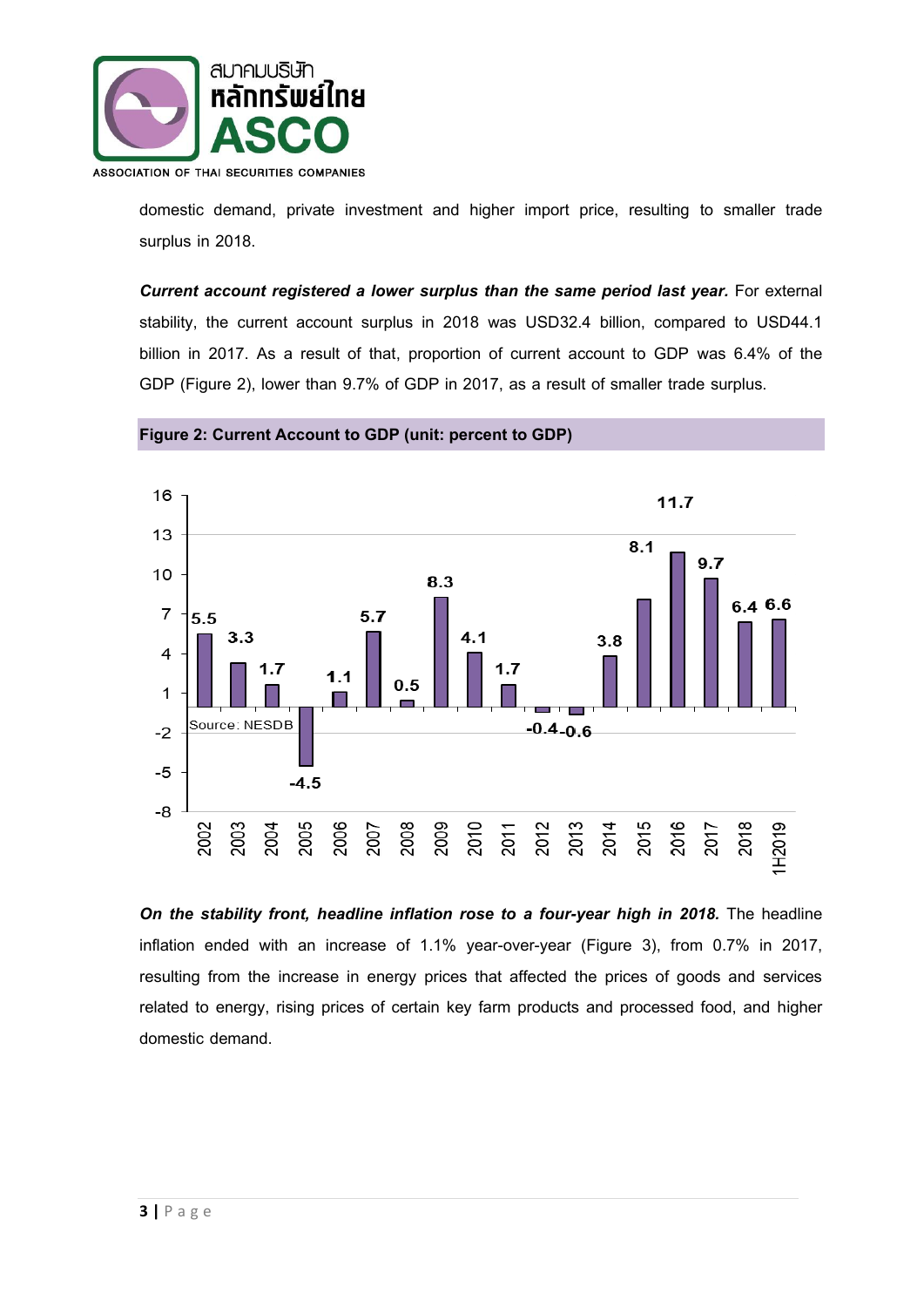



# **Figure 3: Headline Inflation (unit: %YoY)**

*International reserve level remains high.* International reserve at the end of December 2018 stood at USD205.6 billion (excluding net forward position of USD33.7 billion), which was equal to 3.3 times of short-term foreign debt (at the end of December 2018) or 10.6 months of import value (the average of import value in the fourth quarter of 2018).

*The Monetary Policy Committee (MPC) decided to raise the policy rate by 25 basis points in 2018.* For Monetary policy in Thailand, the MPC decided to raise the policy rate by 0.25% from 1.5% to 1.75% per annum. The assessment was based on the continual expansion of the Thai economy owing to strong domestic demand and the need for reducing the risk of financial instability and building up policy space for the future monetary policy movement. Similarly, major economies continued to implement monetary policy normalization. The Federal Reserve (Fed) raised its policy rate to a range of 2.25 - 2.50% per annum in the meeting on 18th - 19th December 2018, which was the fourth increase in 2018. For regional economies, Indonesia and South Korea, for instance, increased their policy rates by 25 basis points to 6.00 and 1.75% per annum, respectively.

*Thai Baht appreciating 4.7% against US Dollar in 2018, supported by current account surplus and net capital inflow in bond market.* In 2018, the yearly average exchange rate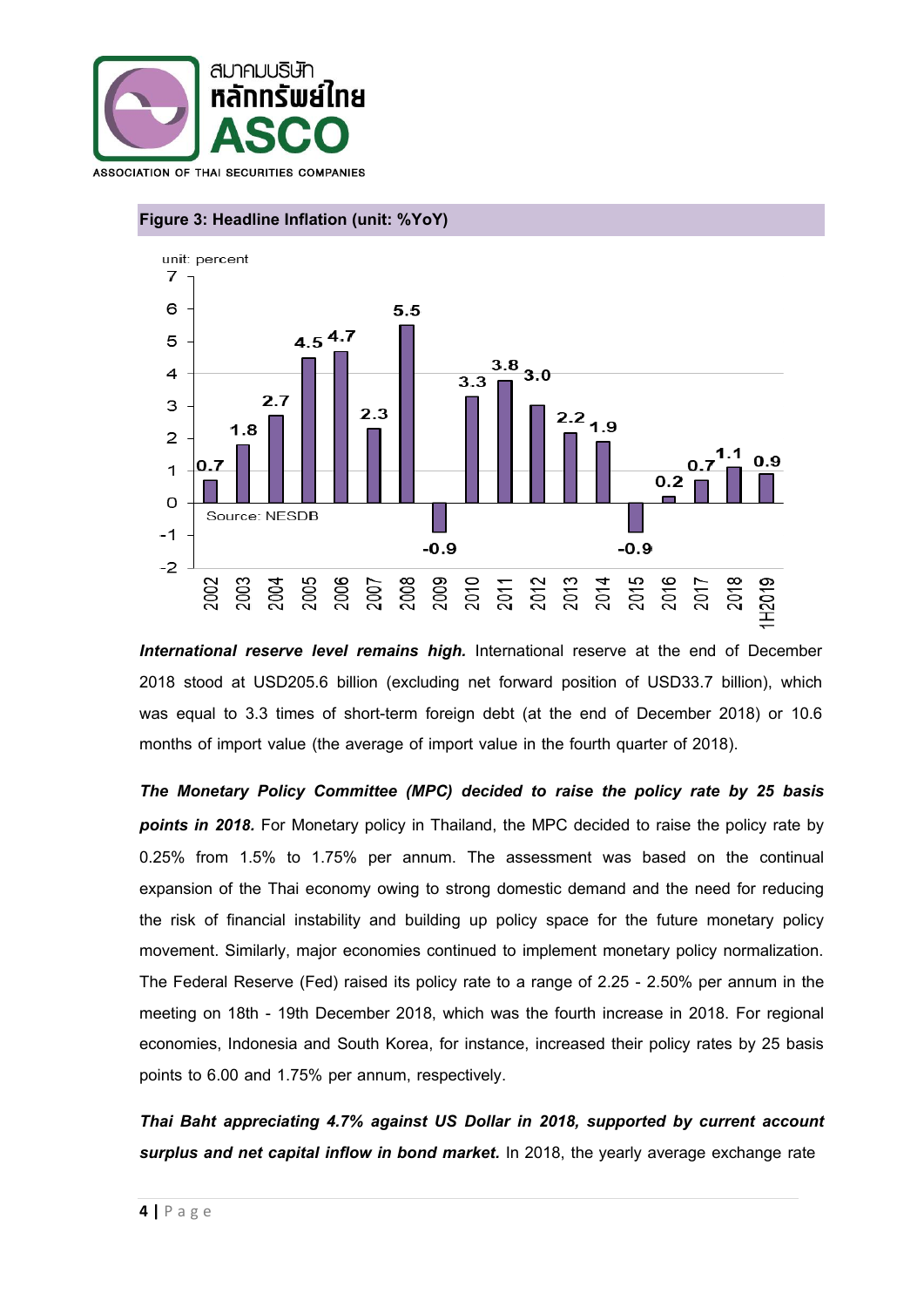

was at 32.32 baht per US Dollar. The appreciation was in line with currencies of regional countries with strong economic fundamentals, such as Japan, South Korea, and Malaysia. In addition, main supporting factors of Thai baht appreciation were a foreign inflow in Thai bond market and a surplus of current account.

### **2.2Thai Economy in 1H2019and Economic Projection for 2019**

**Thai economy grew by 2.6% at the first half of 2019.** On expenditure side, the main supporting factors were expansions of private consumption, private investment, and government expenditure while export of goods declined. On production side, the agriculture and the manufacturing sectors declined, while the accommodation and food service activities and the transportation and storage sectors decelerated from the previous quarter. However, the construction and the electricity and gas sectors speeded up and the wholesale and retail trade sector continuously increased.

*In August 2019, the MPC decided to decrease policy rate by 25 basis points to 1.50% per annum* to support the weaker than expected economic growth. This was in line with other countries such as New Zealand, India, and the Philippines who decreased central bank policy rates by 50 basis points, 35 basis points, and 25 basis points, respectively.

**The Thai economy in 2019 is projected to expand by 2.7 – 3.2% driven mainly by (1) a** favorable growth momentum of domestic demand both private consumption expenditure and private investment; (2) a gradual recovery of export conditions in the second half of the year following the clearer adjustment of export and production sectors amid more intensified trade tensions; (3) key government stimulus measures; and (4) a low growth base for the second half of the year. In all, it is expected that export value will decline by 1.2% while private consumption expenditure and total investment will grow by 4.2 and 3.8%, respectively. Inflation will lie in the range of 0.7- 1.2% and the current account will register a smaller surplus of 5.9% to GDP. The average value of Thai Baht in 2019 is expected to be in the range of 30.7 – 31.7 Baht per US dollar, appreciated from 32.3 Baht per US dollar in 2018.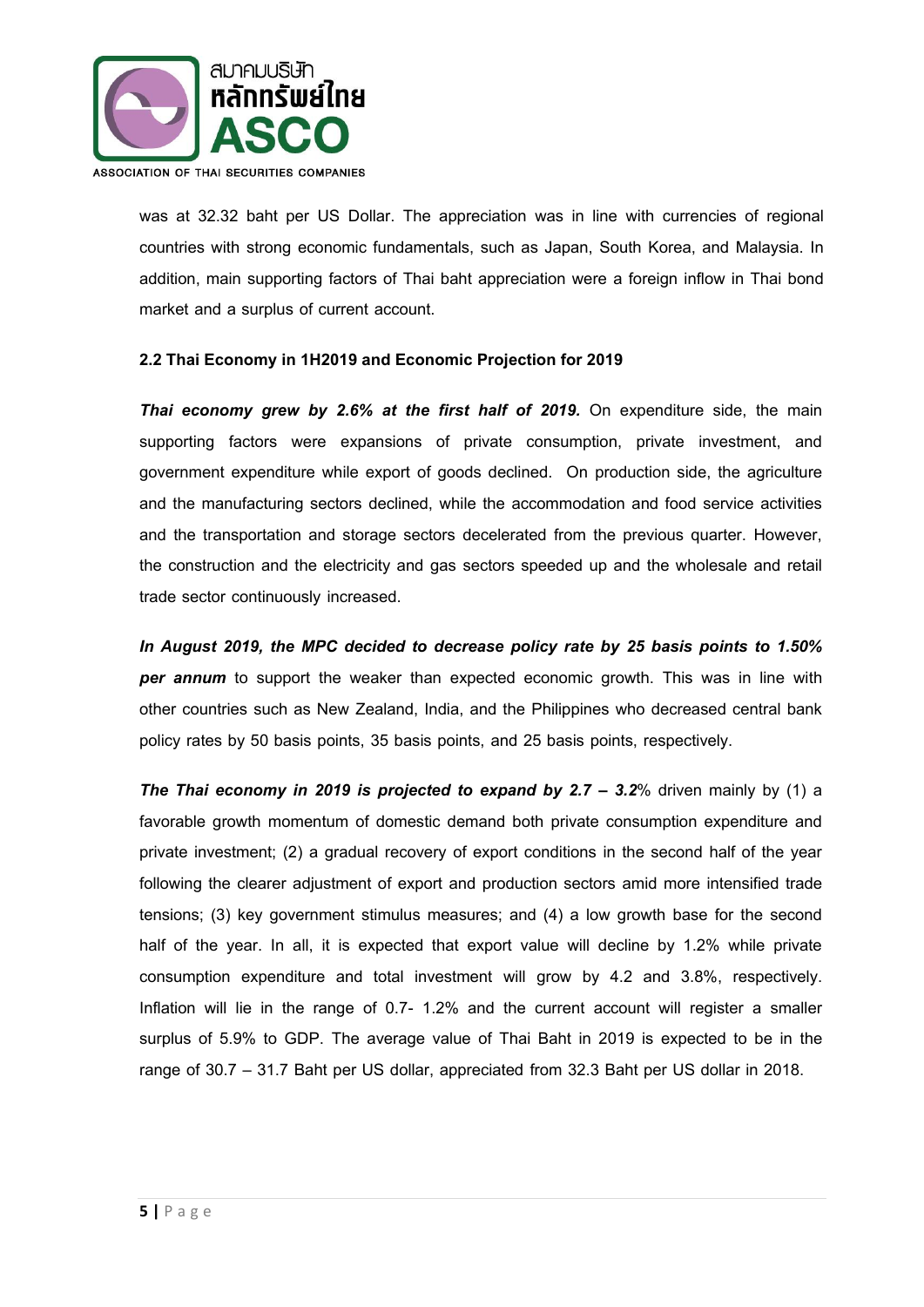

#### **Table 1: Major Economic Indicators**

|                                                  | 2014             | 2015             | 2016             | 2017   | 2018 | 2019f       |
|--------------------------------------------------|------------------|------------------|------------------|--------|------|-------------|
| GDP growth (%)                                   | 0.9 <sub>l</sub> | 2.9 <sub>l</sub> | 3.3 <sub>l</sub> | 4.0    | 4.1  | $2.7 - 3.2$ |
| Investment (%)                                   | $-2.2$           | 4.4              | 2.8              | 1.8    | 3.8  | 3.8         |
| Private(%)                                       | $-0.8$           | $-2.2$           | 0.5              | 2.9    | 3.9  | 3.7         |
| $Public(\%)$                                     | -7.1             | 29.3             | 9.5              | $-1.2$ | 3.3  | 4.0         |
| <b>Private Consumption(%)</b>                    | 0.9              | $2.2\phantom{0}$ | 3.0              | 3.0    | 4.6  | 4.2         |
| <b>Public Consumption(%)</b>                     | 2.8              | 3.0              | 2.2              | 0.1    | 1.8  | 2.2         |
| <b>Export volume of goods &amp; services (%)</b> | 0.2              | 0.7              | 2.8              | 5.4    | 4.2  | $-0.7$      |
| Export value of goods (%)                        | $-0.3$           | $-5.6$           | 0.1              | 9.5    | 7.5  | $-1.2$      |
| Import volume of goods & services (%)            | $-5.3$           | 0.0 <sub>1</sub> | $-1.0$           | 6.2    | 8.6  | $-0.5$      |
| Import value of goods (%)                        | $-8.5$           | $-10.6$          | $-5.1$           | 13.2   | 13.7 | $-1.6$      |
| Trade balance (Bil. USD)                         | 24.6             | 26.8             | 36.5             | 32.6   | 22.4 | 23.0        |
| <b>Current Account balance (Bil. USD)</b>        | 15.4             | 32.1             | 48.2             | 44.1   | 32.4 | 32.2        |
| <b>Current Account to GDP (%)</b>                | 3.8              | 8.1              | 11.7             | 9.7    | 6.4  | 5.9         |
| CPI (%)                                          | 1.9              | $-0.9$           | 0.2              | 0.7    | 1.1  | $0.7 - 1.2$ |
| $f =$ forecast                                   |                  |                  |                  |        |      |             |

Source: NESDB

# **3. Thai Capital market in 2018 and first 8 monthsof 2019**

#### **3.1 Overview of the Stock Market**

*The SET Index fell 10.8%YoY in 2018.* High global volatility such as trade war tension between the U.S. and China, contractual monetary policy from major central banks and fluctuation in global oil prices, all had pressured **the SET Index** to finish at 1,563.88 points, a 10.8% decrease from the end of 2017 (Figure 4) with the lowest point of the index was at 1,546.62 points in December and the highest point at 1,852.51 points in February. On the contrary, t**he mai Index** closed at 356.44 points, falling from the end of 2017 by 34%.

At the end of August 2019, the Thai bourse finished at 1,654.92 points, increasing 5.8% from the end of last year. Likewise, the mai Index finished at 352.72 points, contracting 1.0% from the end of 2018.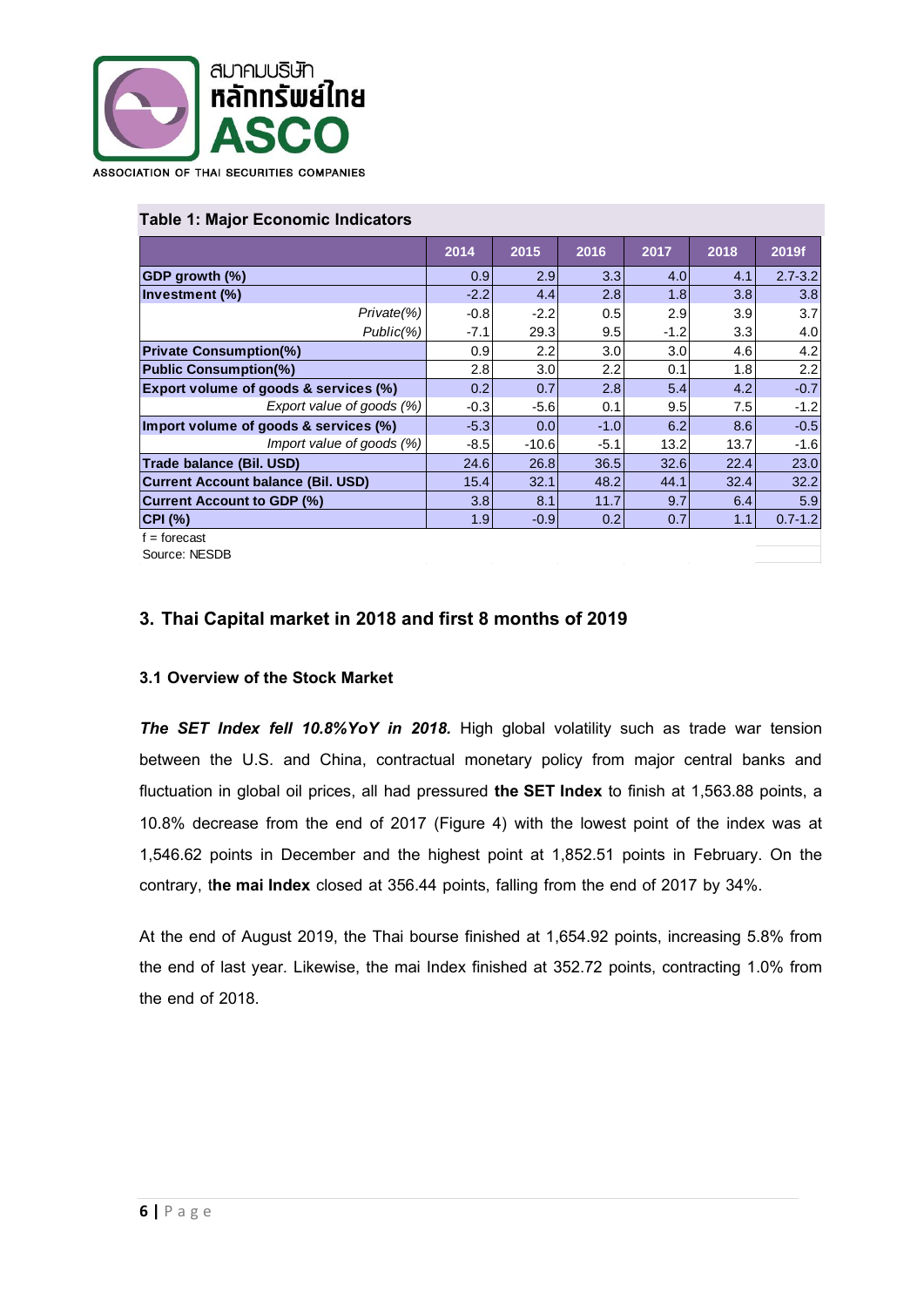



#### **Figure 4: SET - mai Index and Market Capitalization**



*Market capitalization of SET and mai in US dollar dropped by 9.52% during 2018, in line with the indices movements.* Market capitalization of SET and mai combined at the end of 2018 totaled USD500.3 billion (Figure 4), falling 9.52% from the end of 2017. However, at the end of August 2019, the Market capitalization rose to USD551 billion, an 9.8% increase from the end of 2018, following the rise of the SET Index.

*Total numbers of listed companies rose to 704 companies at the end of 2018.* The numbers of listed companies in the SET at the end of 2018 and at the end of August 2019 were at 545 and 549, rose from 538 companies in 2017. For the mai, the number of mai listed companies at the end of 2018 and August 2019 stood at 159 and 163, increased from 150 companies in 2017. As a result, total number of listed companies in the SET and the mai were at 704 and 712 at the end of 2018 and August 2019 (Figure 5).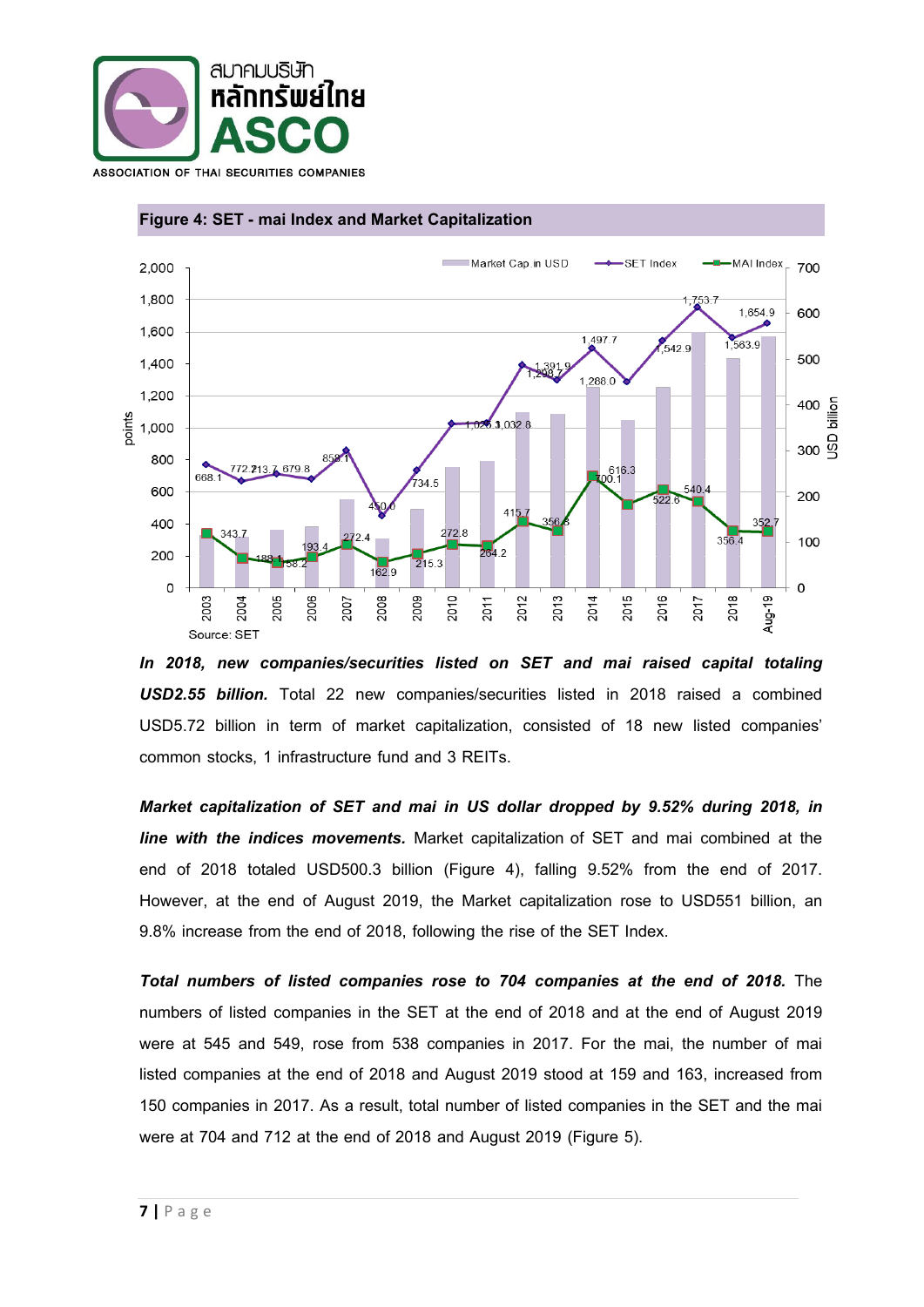



#### **Figure 5: Total number of listed companies**

*The SET P/E ratio edged lower to 14.75 in 2018.* The P/E ratio of the SET at the end of 2018 fell from 19.06 times to 14.75 times, before rising back to 18.8 times at the end of August this year (Figure 6). On the other hand, the mai P/E ratio plunged from 106.13 times to 44.3 times at the end of 2018, and dropped further to 40.67 times in August 2019. Nonetheless, the dividend yield of the Thai bourse increased from 2.7% at the end of 2017 to 3.22% at the end of 2018, but falling to 3.07% at the end of August 2019.



**Figure 6: SET – mai P/E and Dividend Yield**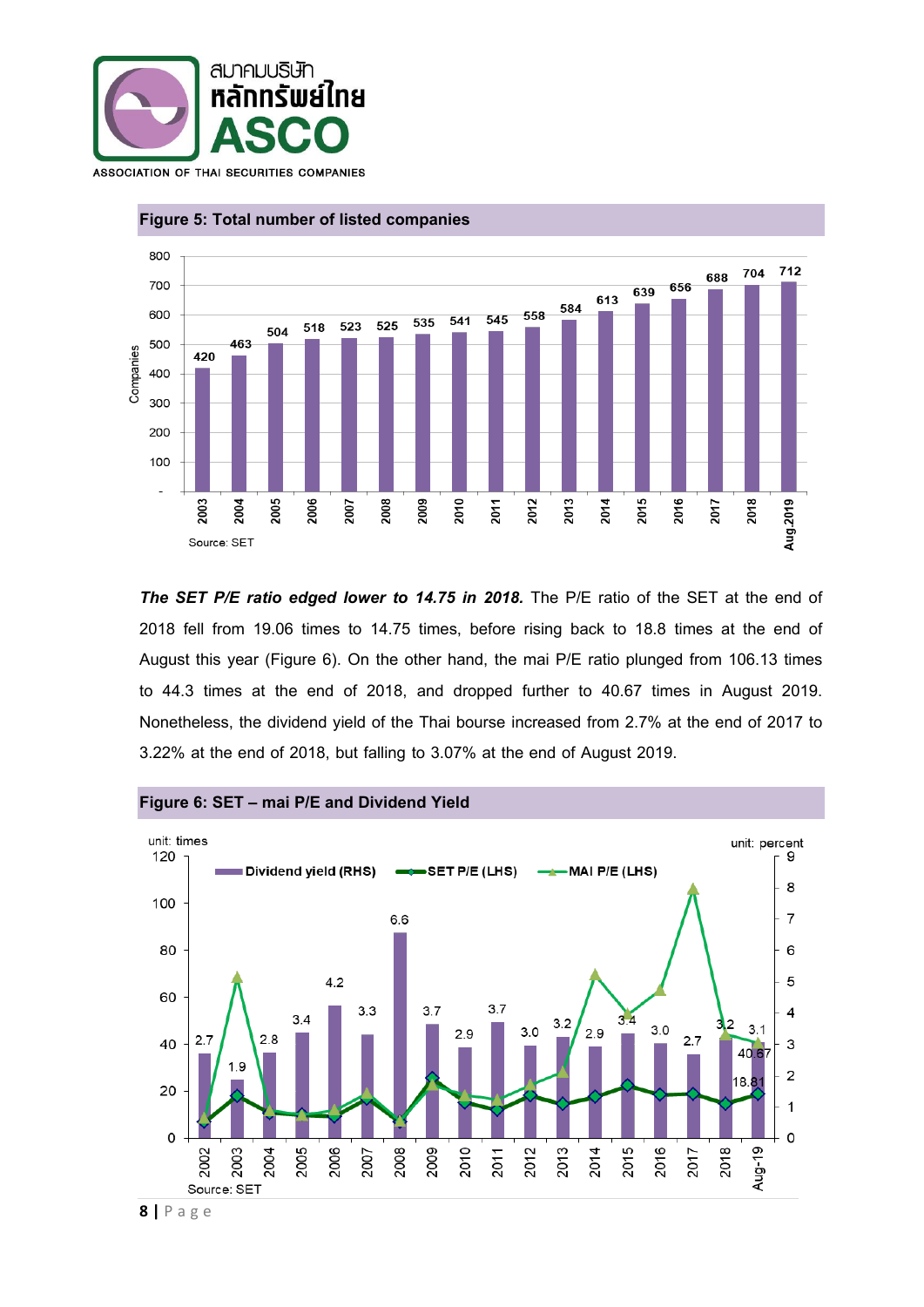

*Thai bourse recorded the most liquid market in ASEAN since 2012.* The combined turnover of the SET and the mai totaled USD437 billion in 2018, rising from 2017 by 14%, owning to a stronger Thai Baht against US Dollar, while total turnover in Thai Baht rose by 15.6% from 2017. The average daily turnover was at USD1.78 billion in 2018, increasing by 14% from 2017 (Figure 7). In addition, during the first eight months of this year, the average daily turnover was approximately USD1.7 billion.



**Figure 7: Average daily Turnover**

Local retail investors accounted for 41% of total turnover in 2018. The local retail investors still the most active investors in Thai bourse, accounted for 41% of the total turnover, but decreased from 48% in 2017 while proportion of foreign investors rose to 36% from 30%, proprietary traders had a share of 12% up from 11% and local institutional traders at 11% the same proportion as 2017 (Figure 8). As for 2019 until August, the proportion of trading by retail traders and local institutional traders stay the same at 41% and 11%, while the proportion of foreign investors fell to 35% and proprietary trading rose to 13% of total turnover.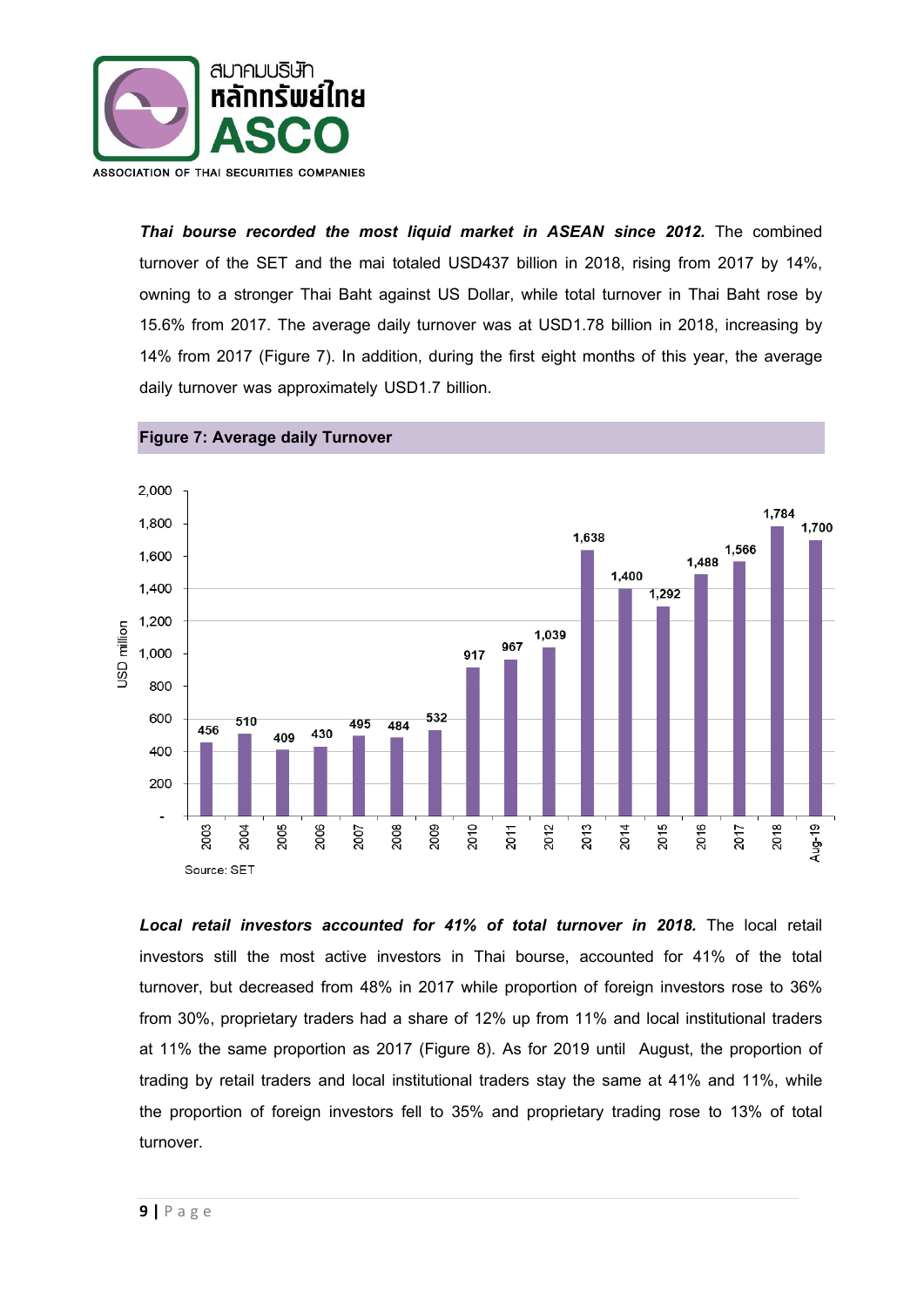



#### **Figure 8: Investors classified by type**

#### **3.2 Overview of the derivatives market**

*Trading volume in TFEX continued to increase to new record high in 2018.* During 2018, the volume of trading of the Thai Futures Exchange (TFEX) surged to 104 million contracts, or a daily average of 426,213 contracts, the highest since the establishment of the exchange, rising by 31.5% from a year earlier. The significant increase in trading volume was from 1) SET 50 Index Futures 2) Single Stocks Futures and 3) 10 Baht Gold Futures, which have their trading volume increase by 61.0, 16.1 and 16.7 percent from 2017 respectively. The number of derivatives trading accounts also grew significantly reaching 168,506 accounts, up 15% from the previous year. By underlying product category, the most traded were the Single Stock Futures, contributing 53% of the total trading volume, the SET 50 Index Futures which constituted 41%, followed by the Gold Futures, which accounted for 4%. According to investor breakdown by trading volume, retail investors accounted for 51%, institutional investors at 36%, while foreign investors at 13%. At the end of 2018, the open interest fell by 13.2% from the previous year to 2,440,223 contracts.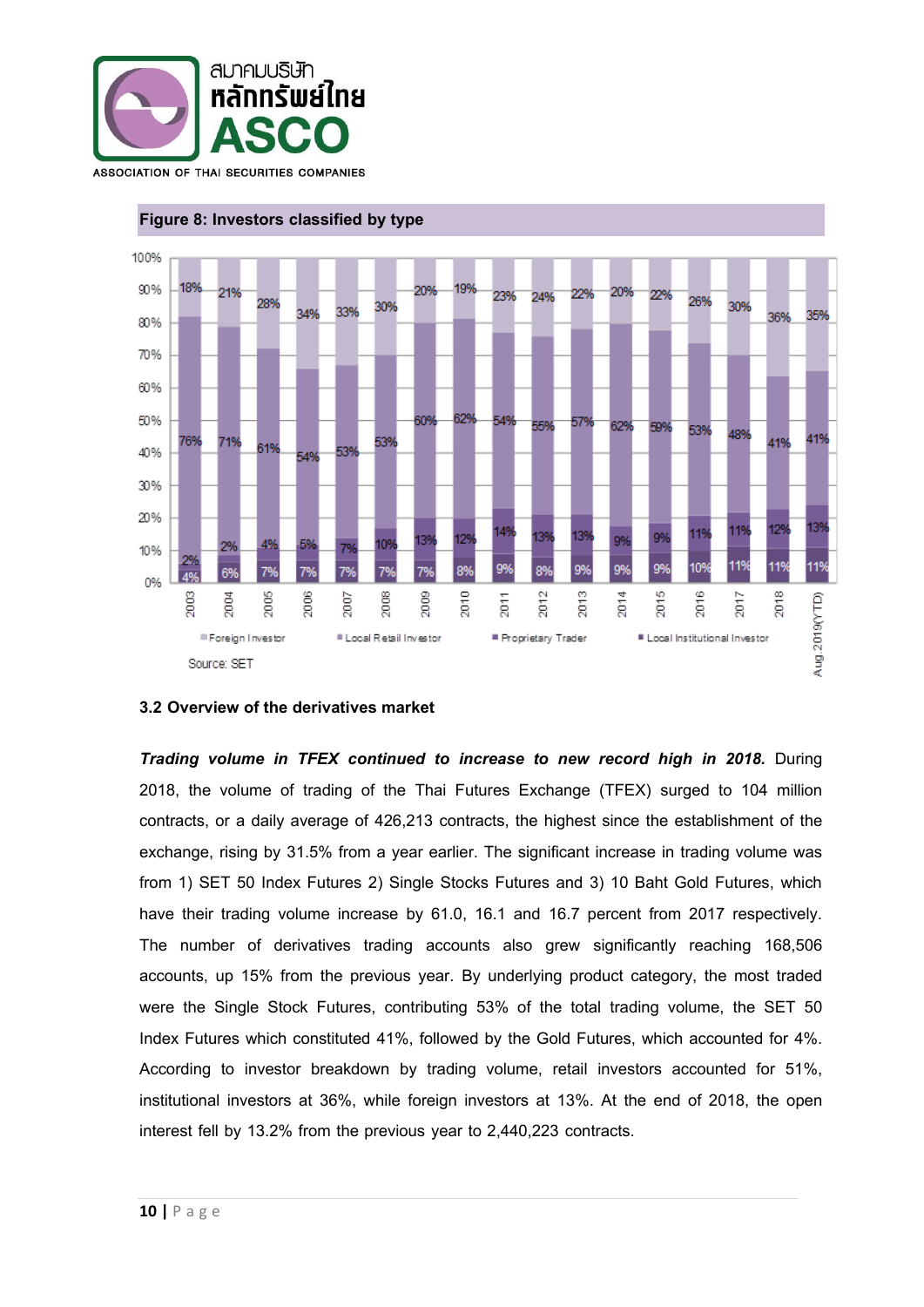

*For the first eight months of this year, the trading volume of the derivatives market were 66.6 million contracts*, or a daily average of 411,585 contracts. The open interest was 3,137,389 contracts. Most of the trading volume gained came from the Single Stock Futures, the SET Index Futures and Gold Futures. Starting from April 2018, TFEX, jointly with Thailand Clearing House Co., Ltd. (TCH), allowed investors to pledge both cash and noncash collateral (assets such as government bonds, Bank of Thailand bonds, and stocks) for margin requirement. This development will enhance flexibility and convenience for trading, as well as lowering costs.

On November 2018, TFEX had launched Gold Online Futures, a cash settled futures contract based on 99.5% purity gold bullion. TFEX's Gold Online Futures is denominated in Thai Baht with a multiplier of 300 and will be settled against LBMA gold price on the last trading day. According to that, it provides market participants as an effective way to gain exposure of global gold price movement without the corresponding risk of adverse exchange rate fluctuations.

| <b>Type of Instruments</b>                 | 2012       | 2013       | 2014       | 2015       | 2016       | 2017       | 2018        | Aug.2019<br>(YTD) |
|--------------------------------------------|------------|------------|------------|------------|------------|------------|-------------|-------------------|
| <b>Single Stock Futures</b>                | 2,168,037  | 8,415,967  | 19,624,561 | 19,708,113 | 33,826,624 | 47,480,762 | 55,332,444  | 33,006,118        |
| <b>ISET50 Index Futures</b>                | 4,034,460  | 5,688,404  | 14,403,574 | 26,764,395 | 32,192,984 | 26,321,073 | 42,544,040  | 27,296,108        |
| 10 Baht Gold Futures                       | 2,597,235  | 1,655,381  | 1,303,151  | 1,328,932  | 2,721,773  | 3,500,669  | 4,102,613   | 2,512,890         |
| 50 Baht Gold Futures                       | 1,045,370  | 551,887    | 238,544    | 132,604    | 182,177    | 191,116    | 165,400     | 92,181            |
| Gold Online                                |            |            |            |            |            |            | 88,411      | 2,147,079         |
| <b>Deferred Precious Metal</b>             |            |            |            |            |            | 57,770     | 106,443     | 21,746            |
| <b>Brent Crude Oil Futures</b>             | 147,823    | 46,496     | 32,530     | 25,970     | 19,076     |            |             |                   |
| <b>IUSD Futures</b>                        | 396,138    | 239,345    | 309,926    | 271,754    | 204,470    | 346,890    | 685,847     | 477,152           |
| <b>Rubber Futures</b>                      |            |            |            |            | 250        | 10,613     | 34,482      | 34,428            |
| <b>Sector Futures</b>                      | 191        |            |            |            |            |            |             |                   |
| Interest Rate Futures                      | 27         |            |            |            |            |            |             |                   |
| <b>SET50 Index Options</b>                 | 54,057     | 65,409     | 108,855    | 307,131    | 428,810    | 1,081,681  | 1,362,520   | 1,089,133         |
| <b>Total Trading Volume</b><br>(contracts) | 10,457,928 | 16,664,126 | 36,021,150 | 48,538,899 | 69,576,164 | 78,990,574 | 104,422,200 | 66,676,835        |

#### **Table 2: Derivative Trading Volume by instruments**

Source: TFEX

#### **3.3 Capital market developments**

Major developments in 2018 – August 2019 can be summarized as follows: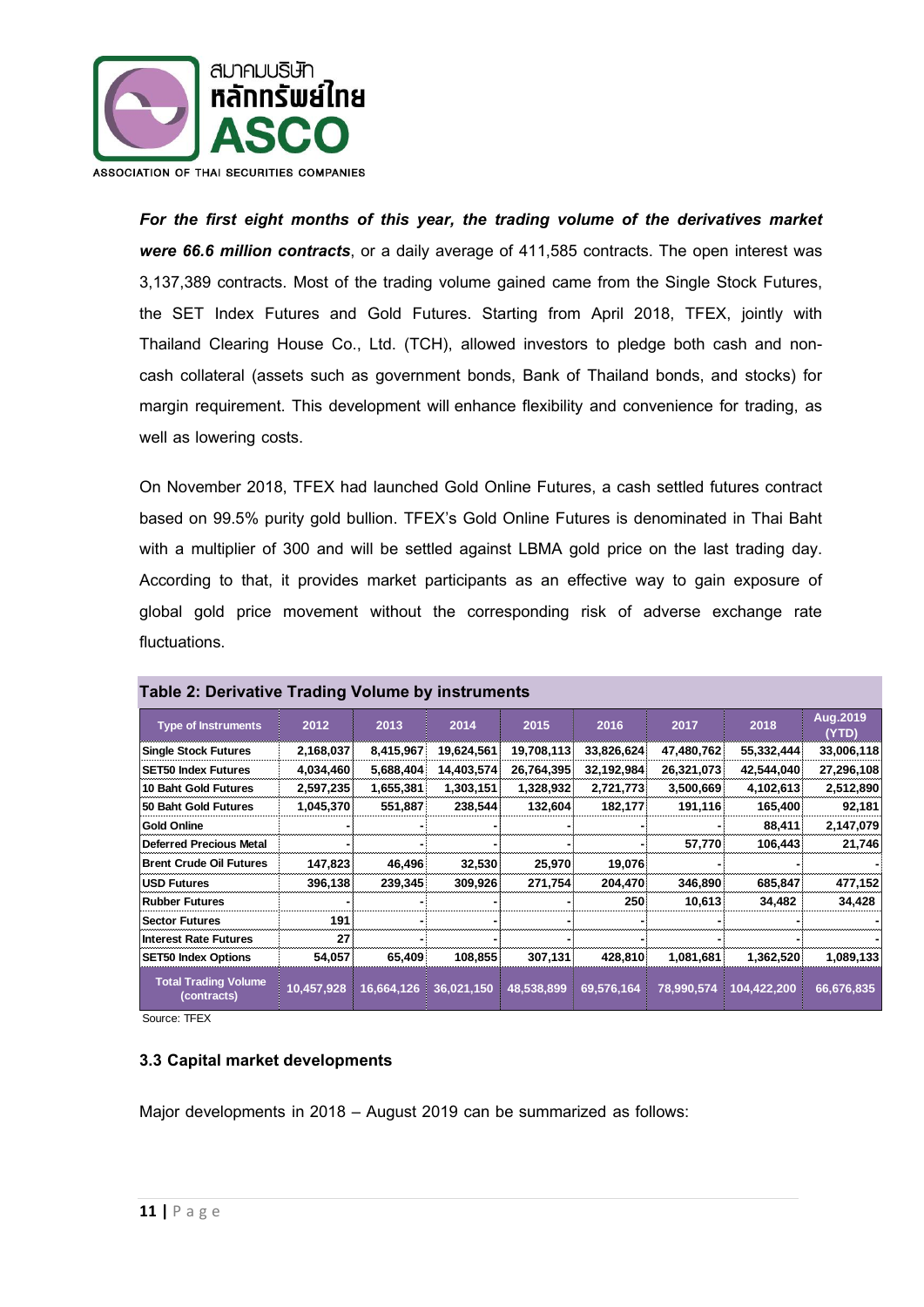

**1. The revisions and modifications of the Securities and Exchange Act B.E. 2535 (1992).** The revised Act has taken effect on April 2019, aiming to enhance competitiveness of the capital market and the SEC's supervision over the Stock Exchange of Thailand (SET) in compliance with international standards, as well as to increase investor protection and establish the Capital Market Development Fund (CMDF). The revised Securities Law covers 6 areas as follows;

(1) Enhancing flexibility of securities business supervision: For example, repeal of the minimum requirement of paid-up registered capital of securities company, allowing the SEC Board to use discretionary power to prescribe required paid-up capital suitable for the business nature and risks instead. In addition, the SEC Board has the power to exempt certain business undertaking from being classified as securities business, etc.;

(2) Enhancing supervision of mutual fund management: Asset management company (AMC) shall have fiduciary duty to protect the interest of unitholders. In addition, the fund voting provisions have been revised to increase efficiency in practice whereby unitholders are entitled to seek the court's order to revoke the resolution found to be in contravention of the law or governing regulations;

(3) Enhancing supervision over the SET in line with international standards: The SET shall comply with the regulatory objectives and the operating rules of securities exchange. In issuing, revising or modifying its rules and regulations, the SET must conduct a hearing session with member securities companies, investors or stakeholders and such rules and regulations must be approved by the SEC Board;

(4) Enhancing competitiveness of the capital market: For example, the SET Board of Directors has the power to allow direct access for a person other than the SET's member to purchase or sell listed securities, grant additional exemption to members to trade listed securities outside the SET;

(5) Establishing the Capital Market Development Fund as a center to promote market development: The development function shall be separated from the exchange function to increase efficiency of the SET operation;

(6) Enhancing effectiveness, clarity and transparency of the SEC's operation: For example, the SEC strategic plan shall be consistent with the National Strategy, the National Economic and Social Development

**2. The introduction of Distributed Ledger Technology (DLT) as a main Digital Infrastructure of Thai Capital Market.** The SEC has launched a new program which aims to streamline the workflow and slash costs for relevant institutions by introducing Distributed Ledger Technology (DLT) into Thai capital market as a Digital Infrastructure. This program is in line with the government's policies to boost national economy and enhance national competitiveness.

DLT is a technology that automatically distributes information to network members when a transaction or transaction change occurs in the system, which will greatly reduce the time spent in each process. As there are many document management processes and procedures for various activities in the capital market, such as issuance and sale of securities, registration of customer information, and registration, purchase, settlement and delivery of securities, many allied agencies are involved to provide system development support for each process, including the SET, the Association of Thai Securities Companies (ASCO), the Association of Investment Management Companies (AIMC), the Thai Bond Market Association (ThaiBMA), etc.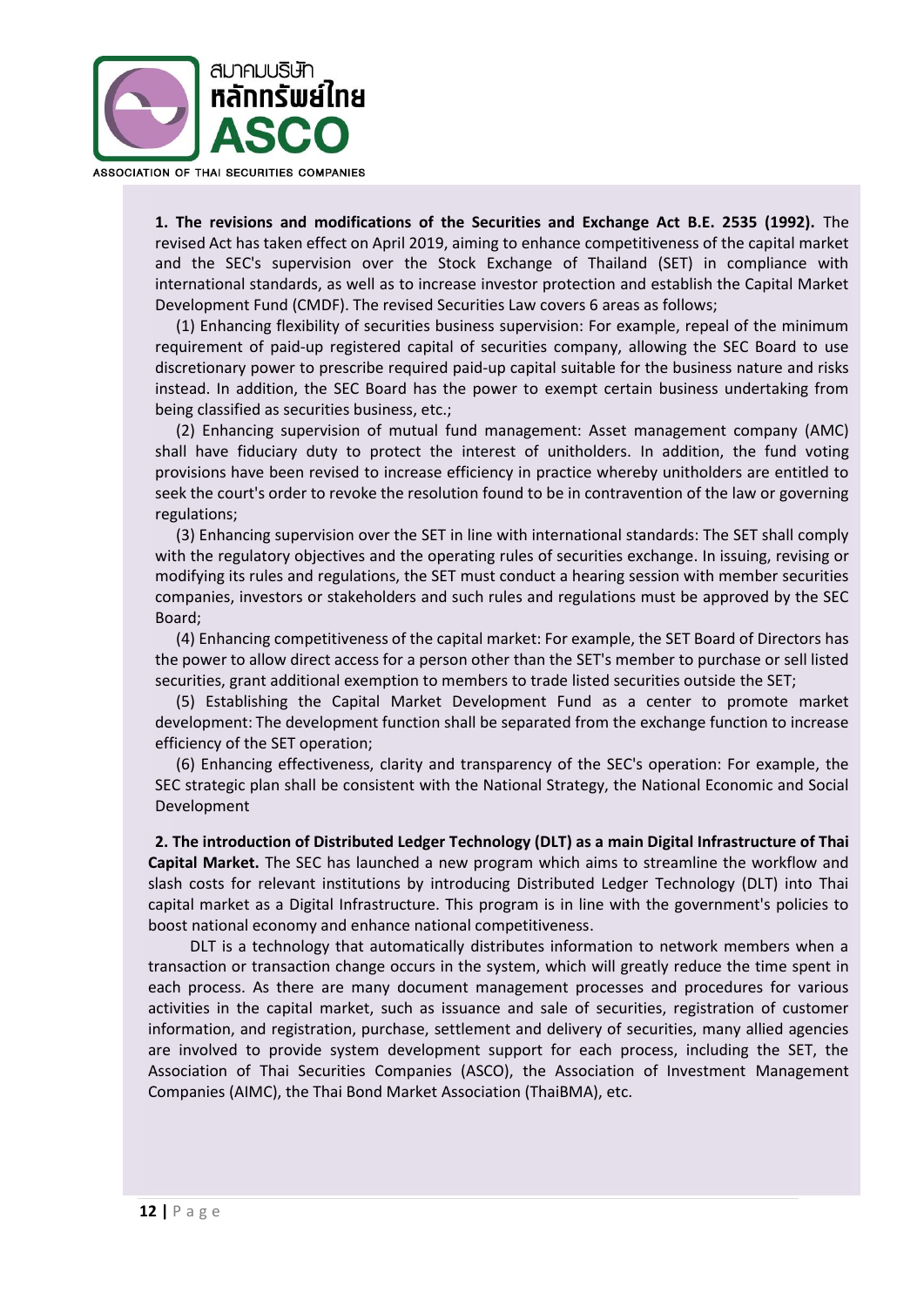

**3. New regulations to allow securities brokers and derivatives agents to provide "Program Trading service" and "Portfolio Advisory with execution service".** On April 2019, the SEC has issued rules allowing securities brokers and derivatives agents to provide two types of trading services of capital market products that respond to investors' demands more efficiently, namely

(1) Program Trading service that automates trading order execution according to clients' predetermined instructions as advised by securities brokers and;

(2) Portfolio Advisory with execution service (The securities analysis and investment advisory to design a portfolio advisory that shows each type of capital market products and investment proportion. Trading orders will be executed according to the selected portfolio advisory and will be monitored and rebalanced to maintain its relevance to clients' predetermined instructions)

Both of the services (1) and (2) are exempted from the securities business license in the category of private fund management and the derivatives business license in the category of derivatives fund management because they are incidental to the core business of trading services. The new rules will become effective from 16 May 2019 onwards.

In any case, to provide any of the two services above, intermediaries have to make an agreement with their clients regarding portfolio advisory with execution or program trading including the trading conditions. A key operating system compatible for the undertaking of private fund management must also be established to ensure that intermediaries will be able to deliver standardized services. Interested investors may seek more information on portfolio advisory with execution and program trading services from participating securities companies.

 **4. The Issuance of regulations on debt crowdfunding.** Crowdfunding in Thailand has generally been regulated by the Securities and Exchange Commission (SEC), but this only covered a narrow scope of crowdfunding activities, including offering newly-issued shares via "electronic systems or networks." On May 2019, the SEC has issued regulations on debt crowdfunding in order to increase alternative fundraising methods for SMEs and startups.

- Regarding to the new regulations, an eligible fundraiser for the crowdfunding scheme must be a Thai company with a clear business plan, must have a minimum paid-up registered capital of THB 5 million, and their systems must be ready for use upon applying to the SEC for approval to operate. With respect to the financing limit, a SME or startup may raise capital from retail investors up to a maximum of THB20 million during the first 12 months and to a total of no more than THB40 million (equity and debt combined), throughout the whole project. The fundraiser is also required to report the offering results to the SEC.
- In order to manage risks and potential impacts on investors, the SEC impose an investment limit of THB100,000 per business (equity and debt combined) and the annual investment limit of THB1 million for each retail investor. There is no investment limit for non-retail investors (institutional investors, venture capital funds, private equity trusts and qualified investors).
- The crowdfunding must be conducted through a funding portal approved by the SEC. Funding portals play the important role of screening eligible companies and overseeing their information disclosure. To be eligible for a funding portal approval, an applicant must have the same qualifications and work systems required for equity crowdfunding and must also have a system for assessing credit worthiness and the risks of the debt fundraisers.

According to the SEC, there are several companies interested in applying for an approval to operate a debt funding portal business.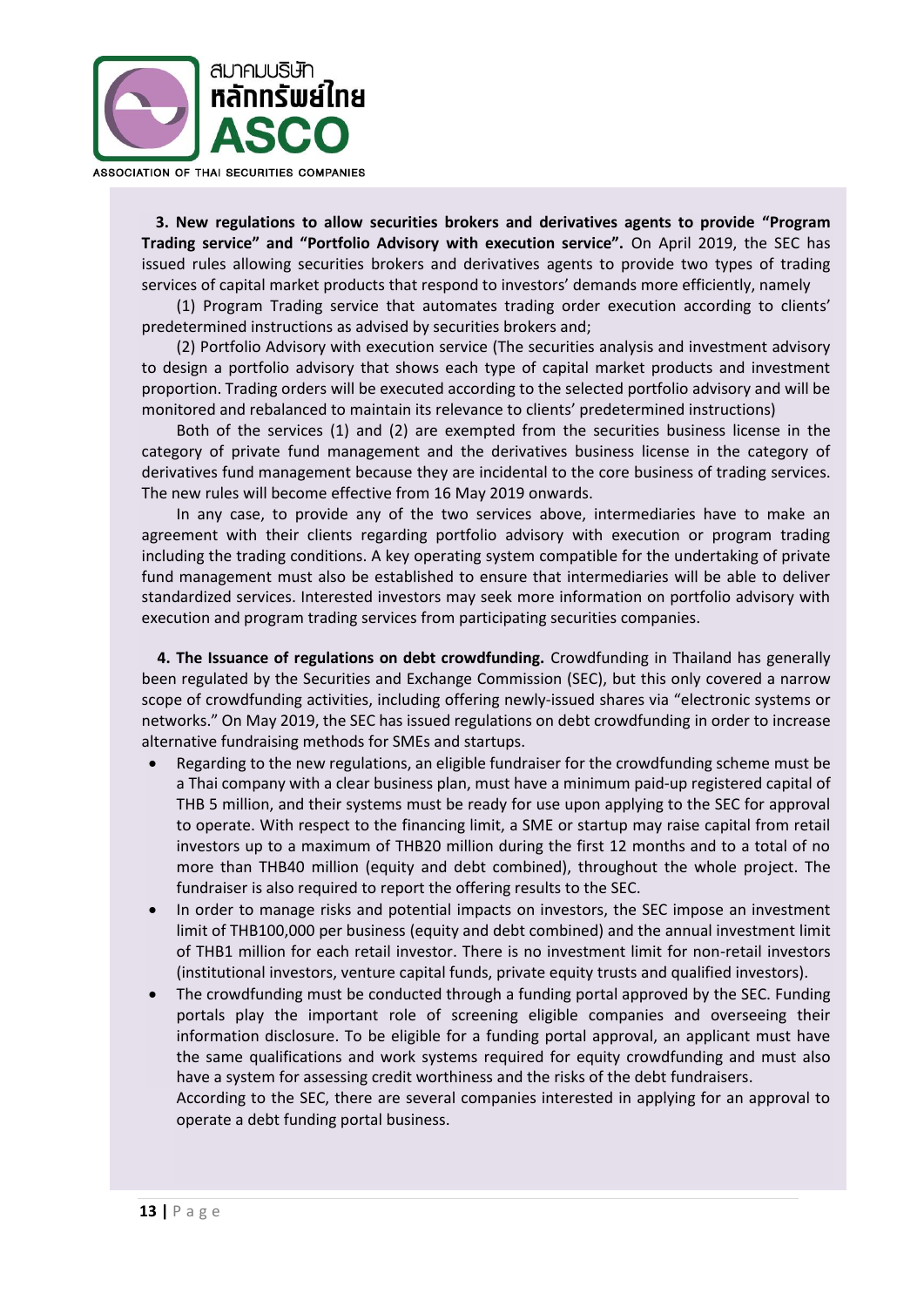

#### **3.4 Securities industry**

At the end of June 2019, there were 44 securities companies with brokerage licenses, 39 of them were SET members. As for the derivatives business, 44 companies were licensed as derivatives agents, and out of these, 40 companies were members of TFEX.

### **Performance**

**Net profit of Thai securities companies dropped 2% in USD term in 2018.** In 2018, the profit of securities companies in Thailand was USD266 million, a 2% decrease from USD271 million in 2017 (figure 9), due to falling revenues from securities brokerage fees and some fee incomes, for examples, underwriting and financial advisory fees. On the other hand, total expenses increased in almost every category, on the back of stronger THB, including personnel expenses, fee & services expenses, other expenses and expenses on borrowing.

For H1-2019, Thai securities industry's net profit plummeted to USD111 million, dropping 35% from H1-2018, due to falling brokerage fees (both securities and derivatives) as well as interest incomes and other incomes. As a result, ROE in H1-2019 plunged to 6.6% compared to 10.4% during H1-2018 and the 10-yr average level of 10.9%.



**Figure 9: Net Profit and ROE of Securities Companies**

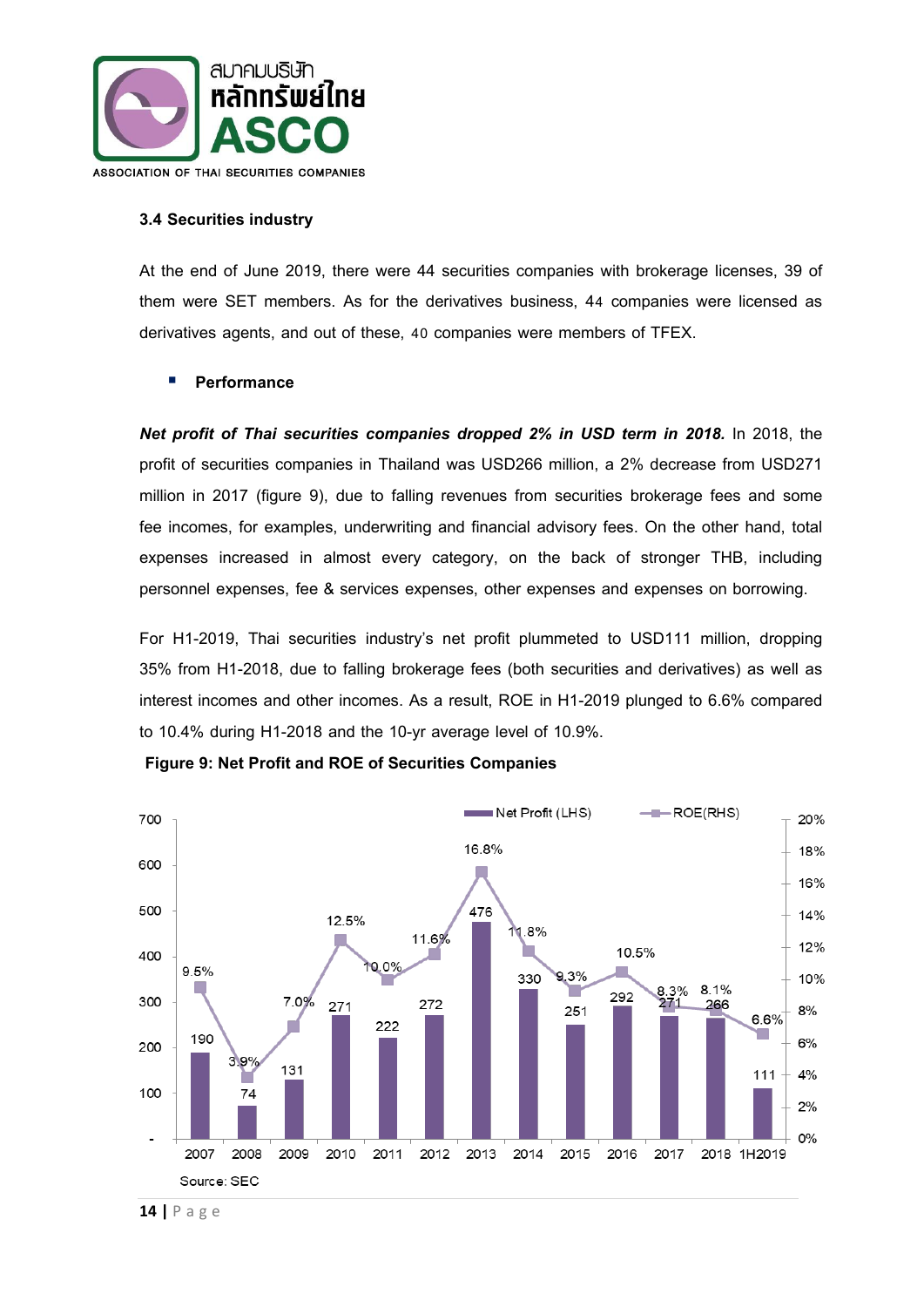

# *Securities Brokerage fees remained the major revenue of the securities business in*

*2018 and 1H-2019, accounted for 44% of total revenue.* The total revenue of the securities

industry in 2018 was USD1,411 million, an increase 2% from USD1,385 million in 2017.

(Table 3).

| <b>Table 3: Revenue of Securities Industry</b> |                   |                                 |          |           |                    |  |  |
|------------------------------------------------|-------------------|---------------------------------|----------|-----------|--------------------|--|--|
|                                                | <b>2017 (USD)</b> |                                 | 2018     | 1H2019    |                    |  |  |
|                                                | mil)              | (USD mil)<br>% of total revenue |          | (USD mil) | % of total revenue |  |  |
| <b>Brokerage - Securities</b>                  | 758               | 736                             | 52.2%    | 293       | 43.9%              |  |  |
| <b>Brokerage - Derivatives</b>                 | 74                | 98                              | $6.9\%$  | 44        | $6.6\%$            |  |  |
| Underwriting                                   | 62                | 48                              | 3.4%     | 17        | 2.5%               |  |  |
| <b>Financial Advisory</b>                      | 37                | 28                              | 2.0%     | 15        | 2.2%               |  |  |
| <b>Gains on Trading - Securities</b>           | 96                | $-227$                          | $-16.1%$ | 177       | 26.6%              |  |  |
| <b>Gains on Trading - Derivatives</b>          | 35                | 346                             | 24.5%    | -66       | $-9.9%$            |  |  |
| <b>Interest and Dividend</b>                   | 100               | 129                             | 9.1%     | 70        | 10.5%              |  |  |
| Interest on margin Ioans                       | 111               | 119                             | 8.4%     | 55        | 8.2%               |  |  |
| <b>Others</b>                                  | 111               | 134                             | 9.5%     | 63        | 9.4%               |  |  |
| <b>Total Revenue</b>                           | 1,385             | 1.411                           | 100.0%   | 668       | 100.0%             |  |  |
| $\sim$ $\sim$ $\sim$                           |                   |                                 |          |           |                    |  |  |

**Source: SEC**

*Personnel expense remained the largest expense for securities companies accounted for approximately 52% of total expenses in 2018 and 1H2019.* The expenses of the securities industry in 2018 totaled USD 1,076 million, an increase of 3% from USD1,045 million in 2017, with the major item being personnel expenses, which totaled USD558 million, followed by other expenses and fee & service expenses (Table 4). All in all, the cost to income ratio rose to 0.76 from 0.75 in 2017.

| <b>Table 4: Expenses of Securities Industry</b> |  |  |
|-------------------------------------------------|--|--|
|-------------------------------------------------|--|--|

|                                                     | 2017      |                                 | 2018   | 1H2019    |                    |  |
|-----------------------------------------------------|-----------|---------------------------------|--------|-----------|--------------------|--|
|                                                     | (USD mil) | (USD mil)<br>% of total expense |        | (USD mil) | % of total expense |  |
| <b>Expenses on Borrowing</b>                        | 77        | 84                              | 7.8%   | 39        | 7.4%               |  |
| <b>Fee &amp; Service Expenses</b>                   | 131       | 141                             | 13.1%  | 70        | 13.3%              |  |
| <b>Provision for Bad Debt /</b><br>Doubtful Account | 10        | 3                               | 0.3%   | -1        | $-0.1%$            |  |
| <b>Personnel Expenses</b>                           | 536       | 558                             | 51.9%  | 273       | 51.6%              |  |
| <b>Other Expenses</b>                               | 291       | 290                             | 26.9%  | 147       | 27.8%              |  |
| <b>Total Expenses</b>                               | 1,045     | 1,076                           | 100.0% | 529       | 100%               |  |
|                                                     |           |                                 |        |           |                    |  |

**Source: SEC**